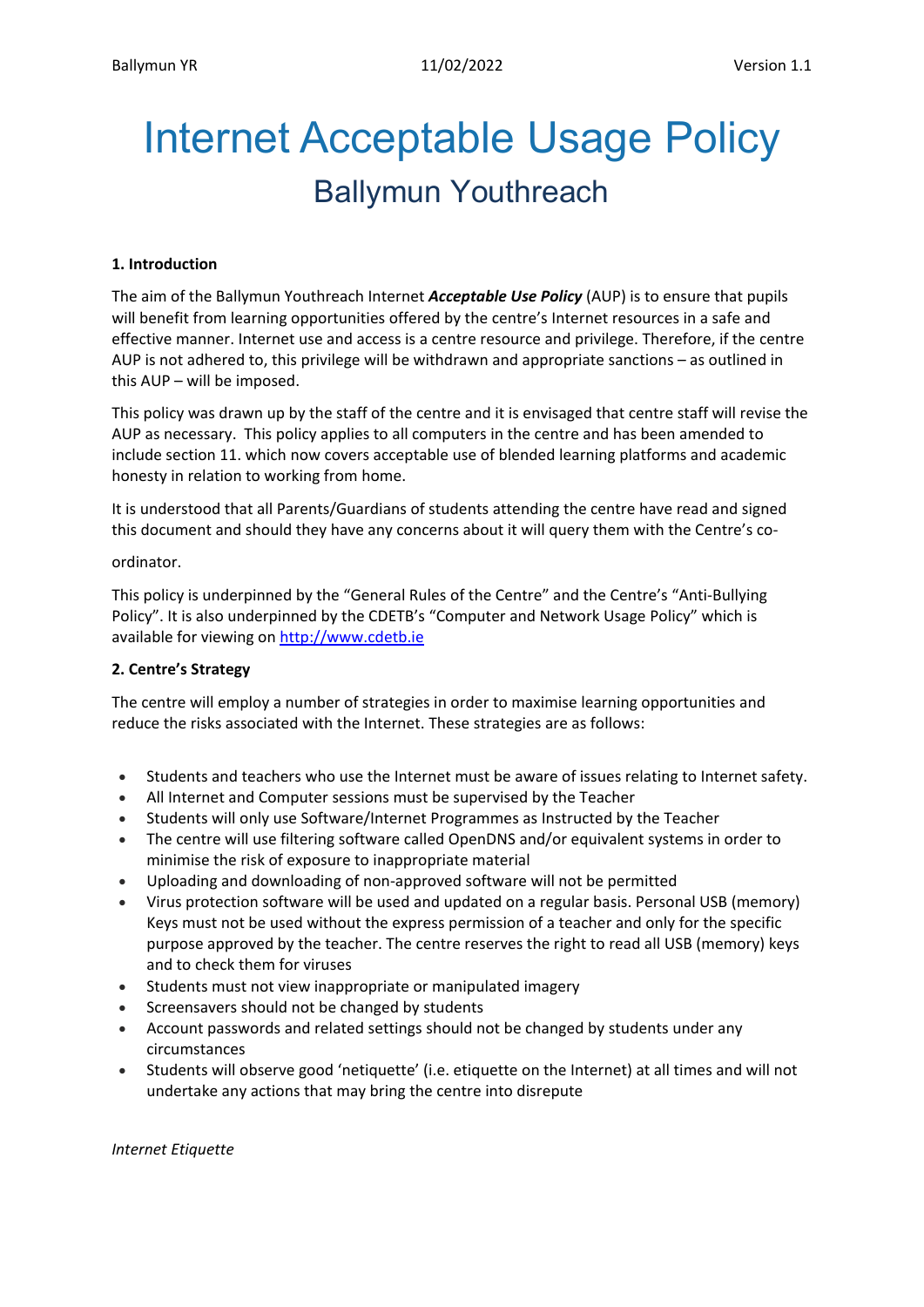Common principles of digital citizenship and acceptable network etiquette (netiquette) will help make your online learning more rewarding. Without the aid of facial expression or tone of voice, online communications are more easily misunderstood. Your teacher can review and model key guidelines for specific class protocol for effective Internet, email, and discussion group conduct, focusing on principles of safety, respect and clear, intelligent communication.

Basic guidelines include the following:

- **Be safe**—never give sensitive personal information online, like your user ID or password.
- **Be polite**—always use an appropriate salutation and the person's name to personalize your message; always use a digital signature at the end of an email to validate the message.
- **Be clear**—always use a descriptive subject header or title so recipients can easily identify the focus of your email.
- **Be courteous** never flame or send insults, or respond to these types of emails; do not forward SPAM, chain letters, or other unsolicited advertising or messages.
- **Be brief**—if your email needs to be longer than several paragraphs, identify that in the opening lines so the recipient can be prepared to read a longer email, or save the email for later.
- **Be smart** represent yourself intelligently by proofreading and checking your spelling and grammar before sending your message.
- **Be appropriate**—do not use foul or inappropriate language; if you have a question as to whether your language is too strong or emotional, don't send your message.
- **Be legal**—obey copyright laws, and don't use other's content or images without permission. Network etiquette at Ballymun Youthreach should promote the following: Be polite, use appropriate language, do not swear, use vulgarities, or any other inappropriate language. Do not reveal your (or those of anyone in the Centre) personal addresses or phone numbers to others. Illegal activities are strictly forbidden.

# **3. World Wide Web**

- Students must not intentionally visit Internet sites that contain obscene, illegal, pornographic, hateful or otherwise objectionable materials.
- Students must not download programmes that override our Security firewall.
- Students must use the Internet for educational purposes only. Allowed to watch Netflix during free classes using own Netflix account? Maybe we need to put an age limit of 15?
- Students must be familiar with copyright issues relating to online learning.
- Students must never disclose or publicise personal information.
- Students must be aware that any usage, including distributing or receiving information, centrerelated or personal, may be monitored for unusual activity.
- Online shopping is not allowed
- Netflix and other streaming websites can only be used by the Teacher?

# **4. Social Networking – Facebook, Twitter, Online Text Messaging and Email**

- Web-Text messaging through mobile phone companies (via the Internet) is forbidden.
- Instant messaging (messaging through chat rooms, Twitter accounts etc.) is forbidden.
- Students should not access any social networking websites unless specifically asked to by their teacher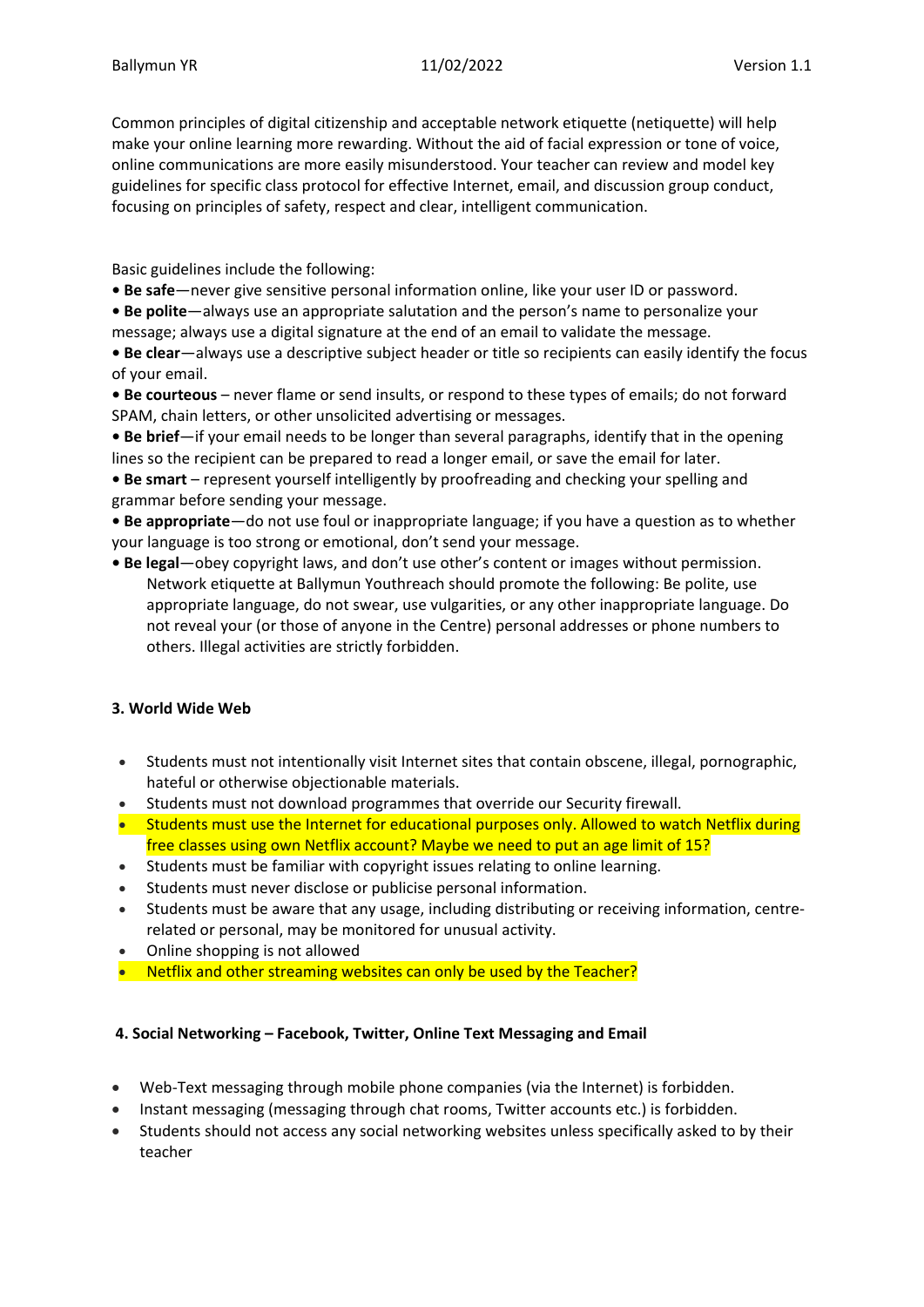- Students will not transmit any material or content via e-mail that is illegal, obscene, defamatory or intended to annoy, Intimidate or upset another person.
- Students should not use their personal email addresses unless they get specific permission from the teacher.

# **5. Internet Chat**

- Internet chat rooms, discussion forums or other electronic communication forums may only be used under the guidance of the teacher and must always be supervised.
- Chat rooms, discussion forums and other electronic communication forums will only be used for educational purposes.

#### **6. Bullying on the Internet**

Hate mail, harassment, nasty personal comments, discriminatory remarks and other anti-social behaviour are prohibited on the network in the centre. Ballymun Youthreach reserves the right to discipline the student for actions taken off-campus if they are intended to have an effect on a student or staff member in the centre or if they adversely affect the safety and well-being of a student or staff member while in the centre.

Posting of photographs or references to staff members on the Internet or any social networking site is strictly prohibited and will be viewed as an extreme breach of this policy.

# **7. Centre Website and Social Media Pages for Centre**

- Students will be given the opportunity to publish projects, artwork or centre work on the World Wide Web.
- The publication of student work will be co-ordinated by centre personnel who will select and edit it as appropriate.
- Photographs published on the website will normally focus on group activities.
- Personal student information including home address and contact details will be omitted from centre web pages.
- Students will continue to own the copyright on any work published.

# **8. Legislation**

Students, parents and teachers should familiarise themselves with legislation relating to the use of the Internet. The following legislation is available on [www.bailii.org](http://www.bailii.org/) or relevant Irish Government sites:

- Data Protection (Amendment) Act, 2003
- Data Protection Act 1988
- Child Trafficking and Pornography Act., 1998
- Interception Act, 1993
- Video Recordings Act, 1989

#### **9. Sanctions for Misuse**

Misuse of the Internet may result in disciplinary action, including written warnings, withdrawal of access privileges and, in extreme cases suspension or expulsion. The centre also reserves the right to report any illegal activities to the appropriate authorities.

#### **10. Permission Form**

As part of entering Ballymun Youthreach as a student, you should have read this document carefully, signed and returned the permission form to the Co-ordinator.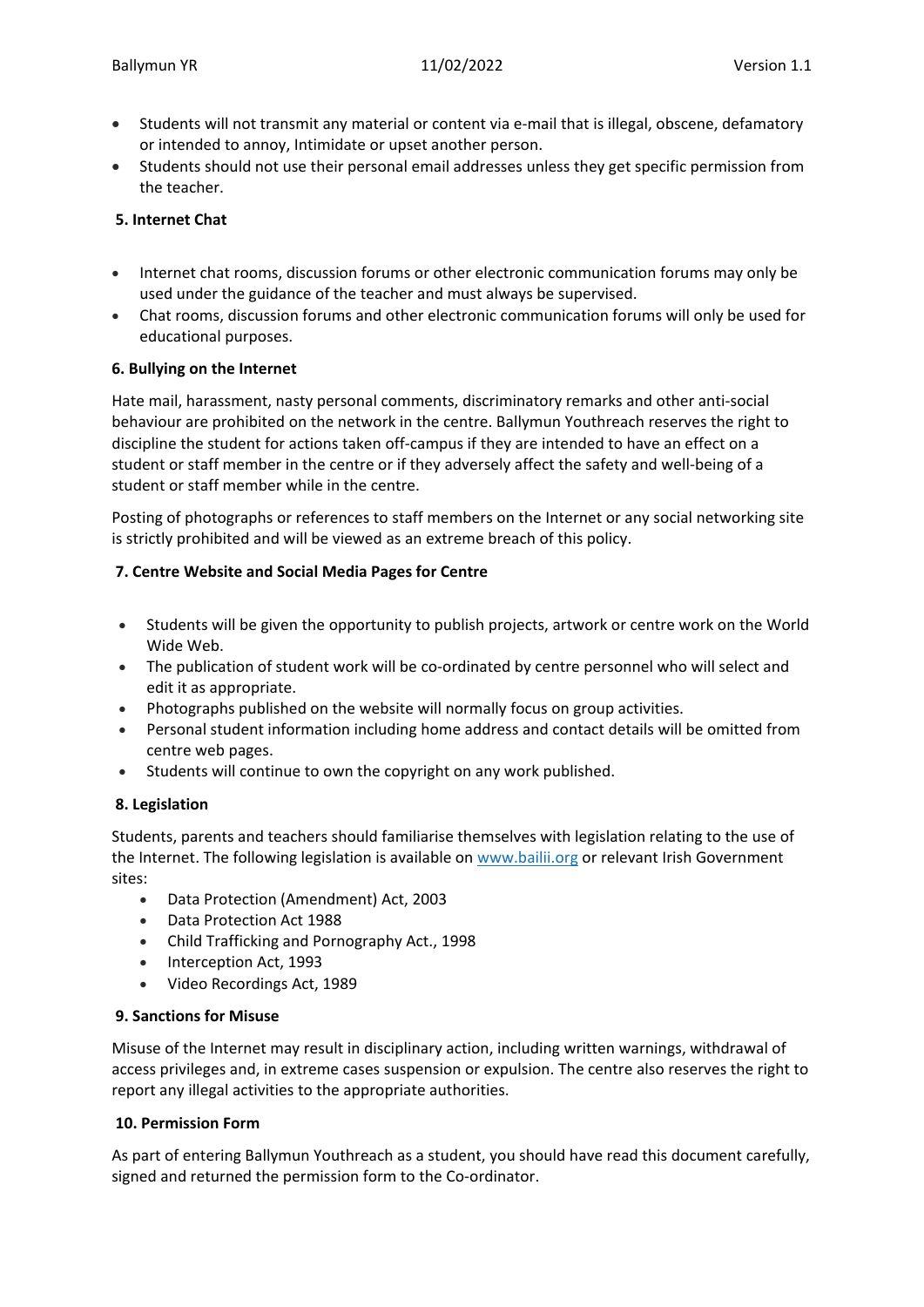# **11. Code of Conduct for Online Learning and Safety**

To help students and teachers be successful, a Code of Conduct for Online Learning and Safety is provided, outlining key expectations and guidelines for users of the Ballymun Youthreach licensed Learning Management System, technology tools and curriculum relative to:

- Academic Honesty
- Internet Safety
- Internet Etiquette
- Student Honor Code

# **Academic Honesty**

Academic honesty is a key to learning and is essential for you to succeed in your environment. The following principles are best practices to maintaining academic honesty:

- Students must not submit work of any kind that is not their own work.
- Students must not plagiarize in any work (written, multimedia, oral, creative, etc.).
- Students must not post assessments, assignments, answers to assessments or assignments, or any other curricular materials on any media that can be seen by other students or other third parties.
- Students must not give or receive unauthorized assistance on assessments.
- Mentors and parents must not give assistance on assessments.
- Students must not present any forged documents to their teacher.

#### **Plagiarism**

Plagiarism is a serious breach of academic honesty and may result in a failing grade or other disciplinary action.

**What is Plagiarism?** According to the Merriam-Webster's online dictionary, to plagiarize means: • to steal and pass off (the ideas or words of another) as one's own • to use (another's production) without crediting the source • to commit literary theft • to present as new and original an idea or product derived from an existing source

Given the serious nature of plagiarism, it is important for students to understand that they must give proper credit when they use other people's ideas, words or results. To avoid plagiarism, students must use quotation marks to show when they are using someone else's words, and then cite their source using accepted citation standards for the academic discipline. Students must also acknowledge when they are paraphrasing or summarizing someone else's words or ideas. Plagiarism.org lists the following examples of plagiarism:

- Turning in someone else's work as your own
- Copying words or ideas from someone else without giving credit
- Failing to put a quotation in quotation marks
- Giving incorrect information about the source of a quotation
- Changing words by copying the sentence structure of a source without giving credit
- Copying so many words or ideas from a source that it makes up most of your work, whether you give credit or not. Teachers and students may also use plagiarism checking tools,

like CheckMyWork or Turnitin. Teachers may use these tools extensively to ensure the academic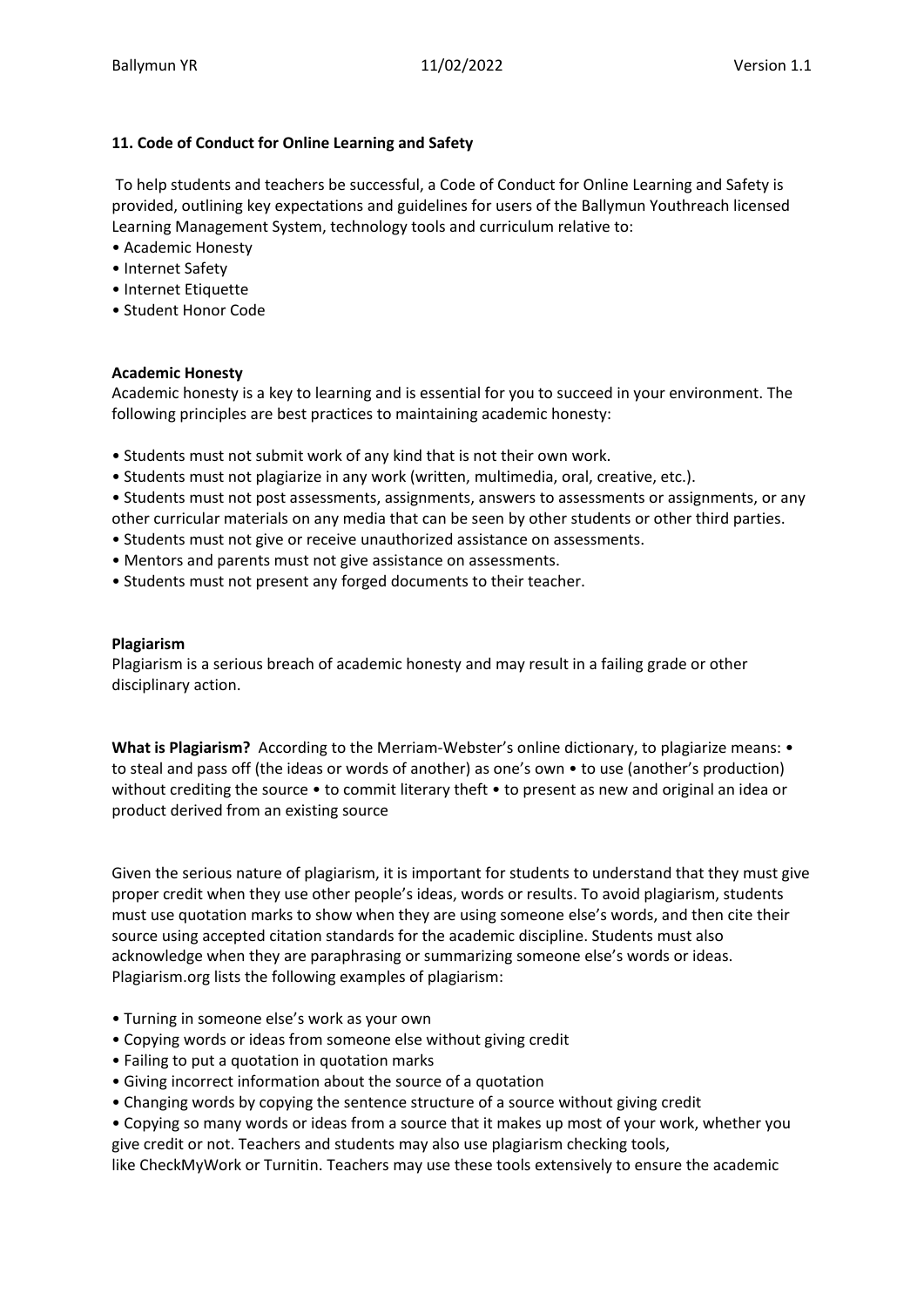originality of written work, including essay questions, portfolio assignments, and other assessed items. Use of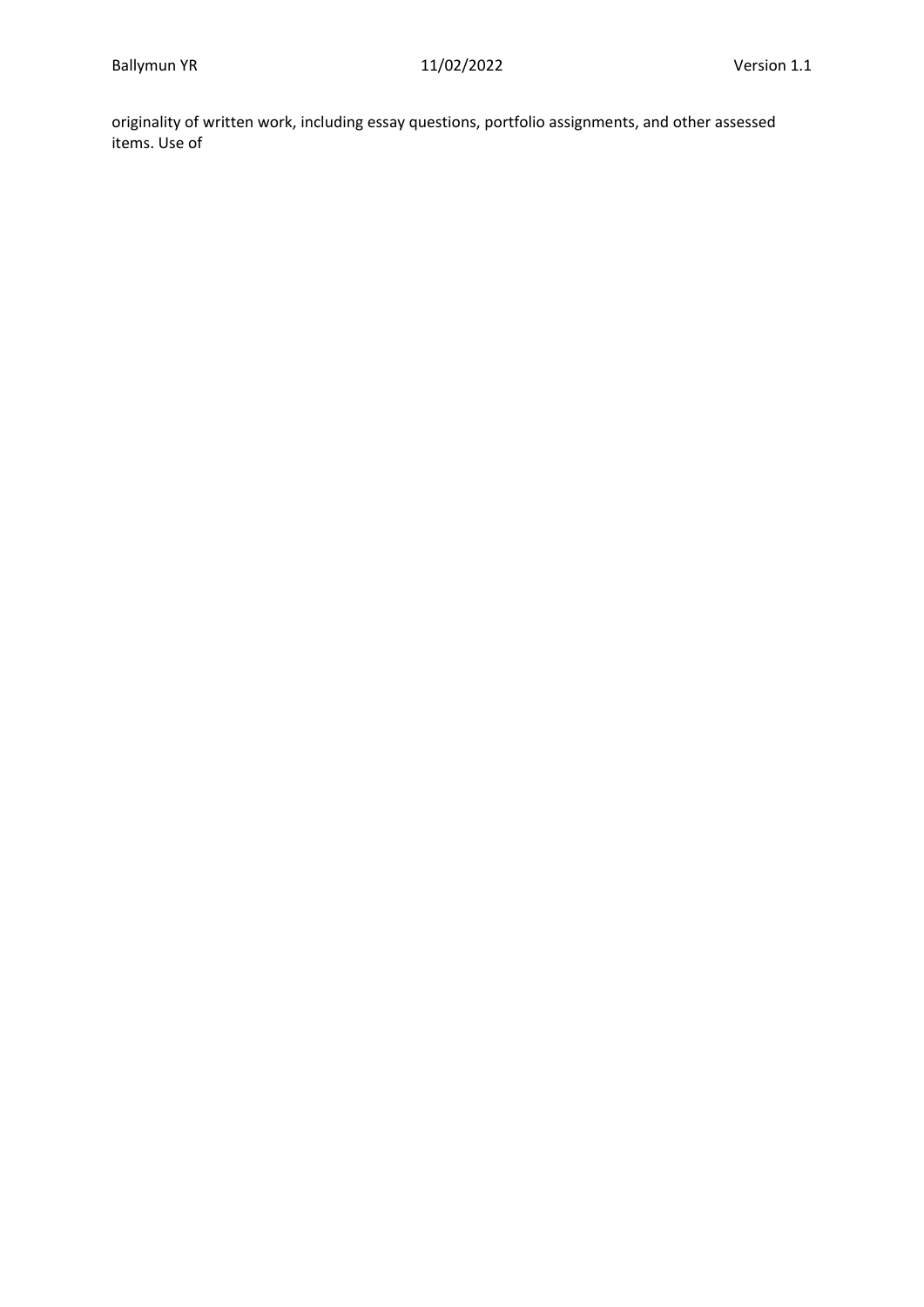# APPENDIX 1

Dear Parents,

As part of the centre's provision of experiences, your child will have supervised access to the Internet. As you are probably aware, the Internet contains a vast amount of information but unfortunately not all of this is suitable for viewing and so we have produced an Internet Acceptable Use Policy specifying our guidelines.

Before being allowed to use the Internet, all students must obtain parental permission. We therefore ask that both you and your child sign the slip below as evidence of your approval and acceptance of the centre's rules on this matter. A hard copy of our Internet Acceptable Use Policy is available from the centre's office on request at any stage

Please read this Internet Acceptable Use Policy carefully.

#### **Student Honor Code**

Ballymun Youthreach's Learning Management System, including Moodle, is a web--based program that offers a full catalogue of courses to enhance learning opportunities for each student. To help students and teachers be successful, this Student Honor Code is intended to promote mutual understanding and acceptance of academic honesty and appropriate behaviors in online environments while using the program. Cheating, plagiarizing, or other acts of academic dishonesty are directly counter to the principles of Youthreach and harm most those students who engage in such activities—they cheat themselves of the opportunity to fully develop their intellectual abilities. This Honor Code serves to reinforce the students' commitment to achieving their best.

*I know that academic honesty is critical to my own success, as well as to the mission of my School. I also understand that an Honor Code is, by its nature, limited not only to those situations spelled out in the code, but includes the spirit of honesty and ethics implied by the written code. I agree that I will uphold not only the letter of the code but also its implied intent of ongoing commitment to full academic honesty.*

I agree that I will...

• Never submit work of any kind that is not my own, nor ever give my work to other students to submit as their own.

• Never post exam or quiz answers on the Internet or in other public places, nor use answers from posted exams or quizzes.

• Never provide a forged document of signature to my teacher of School. • Never plagiarize in written, oral, or creative work.